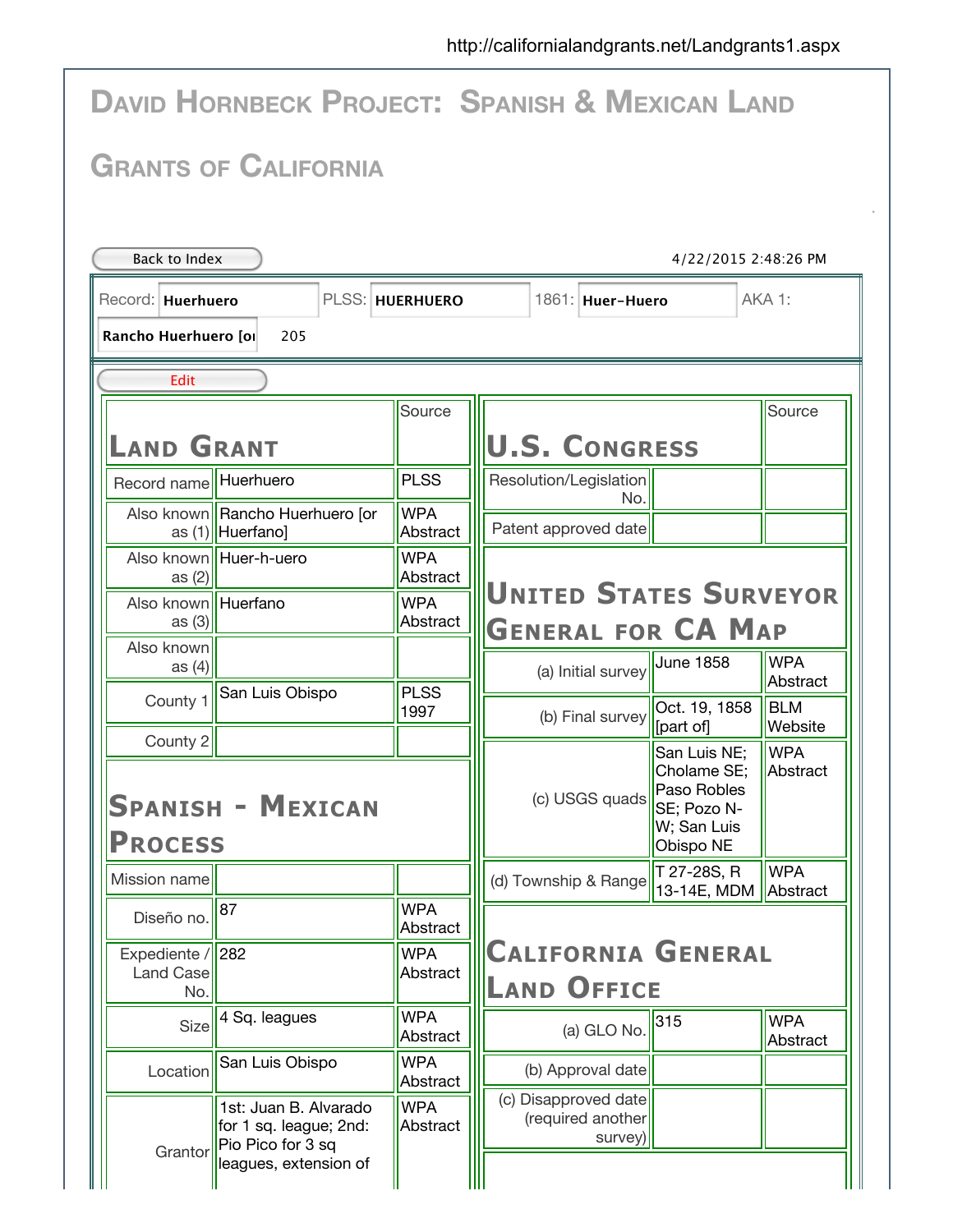|                                                                                   | former grant                                                     |                        | <b>BUREAU OF LAND</b>                         |                                       |                                                                    |  |
|-----------------------------------------------------------------------------------|------------------------------------------------------------------|------------------------|-----------------------------------------------|---------------------------------------|--------------------------------------------------------------------|--|
| Grantee                                                                           | Mariano Bonilla                                                  | <b>WPA</b><br>Abstract | <b>MANAGEMENT DOCUMENTS</b>                   |                                       |                                                                    |  |
| founded                                                                           | Date granted   1st: May 9, 1842; 2nd:<br>/ Mission Mar. 28, 1846 | <b>WPA</b><br>Abstract | (a) CDI Doc ID No.                            | 1777572                               | <b>BLM</b><br>Website -<br><b>CDI</b><br><b>Details</b>            |  |
| <b>U.S. PATENT PROCESS</b>                                                        |                                                                  |                        | (b) Land Patent<br><b>Details</b>             |                                       |                                                                    |  |
| Claimant(s)                                                                       | <b>Francis Branch</b>                                            | <b>WPA</b><br>Abstract | i) Accession / BLM                            | CACAAA<br>107465                      | <b>BLM</b><br>Website -                                            |  |
| filed                                                                             | Date claim $\vert$ Mar. 2, 1852                                  | <b>WPA</b><br>Abstract | Serial No.                                    |                                       | Land<br>Patent<br><b>Details</b>                                   |  |
| Size claimed                                                                      |                                                                  |                        |                                               | Aug. 9, 1866                          | <b>BLM</b>                                                         |  |
| Acreage                                                                           | 15,684.95 acres                                                  | <b>WPA</b><br>Abstract | ii) Patent issuance<br>date                   |                                       | Website -<br>Land<br>Patent                                        |  |
| Patent date                                                                       | Aug. 9, 1866                                                     | <b>WPA</b><br>Abstract |                                               |                                       | <b>Details</b>                                                     |  |
| Patentee(s)                                                                       | Francisco Branch                                                 | <b>WPA</b><br>Abstract | iii) Total acres                              | 15,684.95                             | <b>BLM</b><br>Website -<br>Land                                    |  |
| County                                                                            | San Luis Obispo                                                  | <b>WPA</b><br>Abstract |                                               |                                       | Patent<br><b>Details</b>                                           |  |
| Book of<br>Patent No.                                                             | County - $\vert\vert$ Vol. B, pp. 15-23                          | <b>WPA</b><br>Abstract | (c) Private Land Claim<br>Transcript          | Handwritten -<br>8 pages;<br>8/9/1866 | <b>BLM</b><br>Website -<br>Patents                                 |  |
| County - Map<br>Page No.                                                          |                                                                  |                        |                                               |                                       |                                                                    |  |
| County - APN<br>No.                                                               |                                                                  |                        | <b>CALIFORNIA STATE LAND</b><br><b>OFFICE</b> |                                       |                                                                    |  |
| <b>BOARD OF LAND</b><br><b>COMMISSIONERS</b><br><b>WPA</b><br>$(a)$ Sep. 12, 1854 |                                                                  |                        | (a) Watercourse                               | None                                  | Grants of<br>Land<br>Made by<br>Spanish-<br>Mexican<br>Authorities |  |
| Confirmation<br>date                                                              |                                                                  | Abstract               |                                               | T27-27S,                              | Report<br>Grants of                                                |  |
| (b) Rejected<br>date<br>(c) Land $\ 315$<br>Office / GLO<br>No.                   |                                                                  | <b>WPA</b><br>Abstract | (b) Township & Range                          | R13-14E,<br><b>MDM</b>                | Land<br>Made by<br>Spanish-<br>Mexican<br><b>Authorities</b>       |  |
|                                                                                   | (d) Initial June 1858                                            | <b>WPA</b>             |                                               |                                       | Report                                                             |  |
| Abstract<br>survey<br><b>ADDITIONAL DATA</b>                                      |                                                                  |                        |                                               |                                       |                                                                    |  |
|                                                                                   | <b>U.S. DISTRICT COURT</b>                                       |                        | <b>Additional Data 1</b>                      |                                       |                                                                    |  |
| Confirmation                                                                      | $(a)$ Dec. 31, 1855                                              | <b>WPA</b><br>Abstract | <b>Additional Data 2</b>                      |                                       |                                                                    |  |
| date<br>(b) Dismissed                                                             |                                                                  |                        | <b>Additional Data 3</b>                      |                                       |                                                                    |  |
|                                                                                   |                                                                  |                        |                                               |                                       |                                                                    |  |